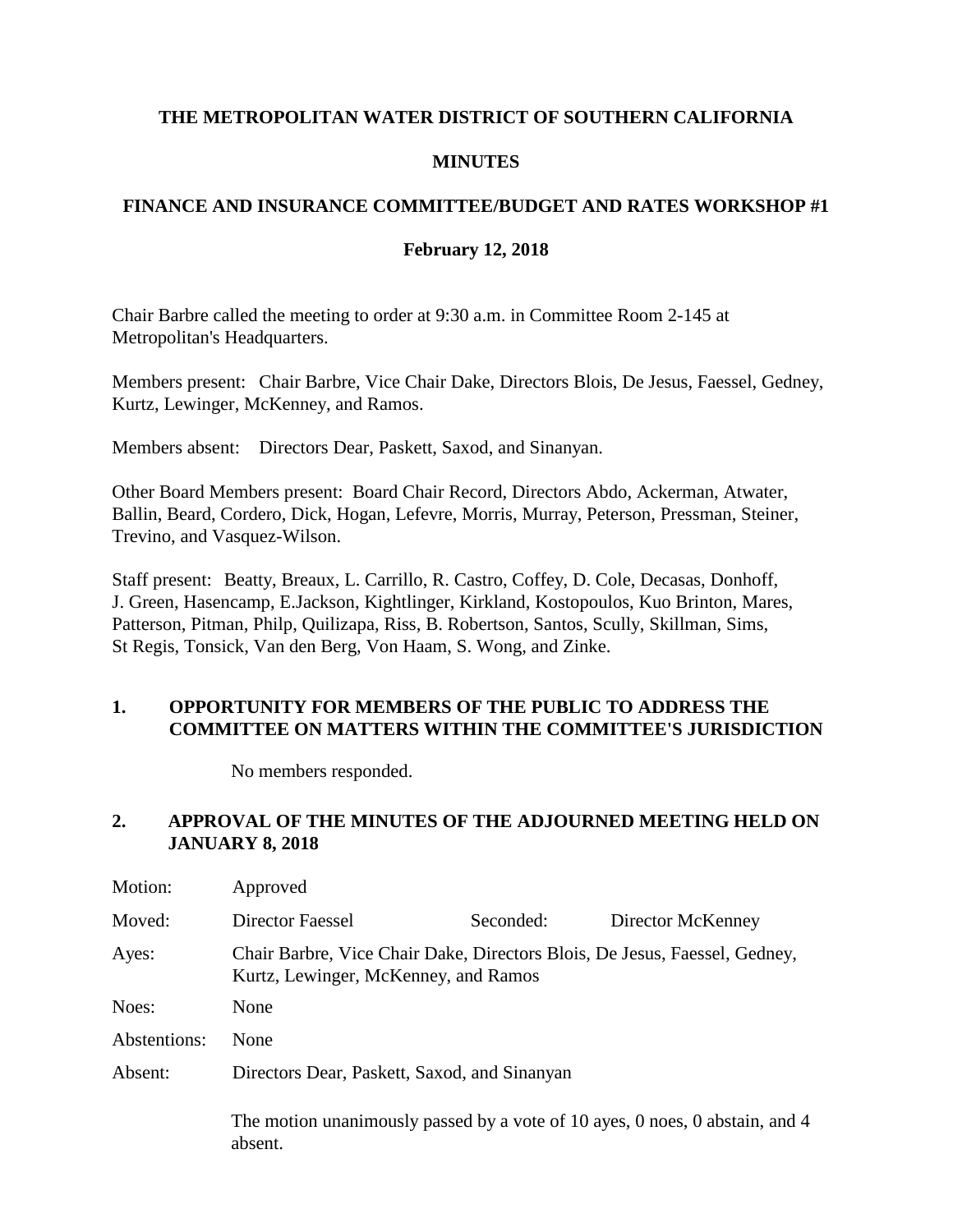#### **3. CONSENT CALENDAR ITEMS – ACTION**

None

#### **4. OTHER BOARD ITEMS -- ACTION**

- 8-1 Subject: Adopt the CEQA determination that the proposed action is not defined as a project and is not subject to CEQA, and
	- a. Schedule a combined public hearing on March 13, 2018, to receive input regarding (1) the proposed water rates and charges for calendar years 2019 and 2020 necessary to meet the revenue requirements for fiscal years 2018/19 and 2019/20, and (2) any board action on the limit on ad valorem property taxes for fiscal years 2018/19 and 2019/20 pursuant to Section 124.5 of the MWD Act; and
	- b. Direct the General Manager to cause publication of a notice of the public hearing in newspapers of general circulation within Metropolitan's service area, and give written notice to the offices of the Speaker of the Assembly and the President pro tempore of the Senate, at least ten days prior to the hearing

| Motion:      | Carried                                                                                                            |           |                                                                               |  |
|--------------|--------------------------------------------------------------------------------------------------------------------|-----------|-------------------------------------------------------------------------------|--|
| Moved:       | Director McKenney                                                                                                  | Seconded: | Director Kurtz                                                                |  |
| Ayes:        | Chair Barbre, Vice Chair Dake, Directors Blois, De Jesus, Faessel, Gedney,<br>Kurtz, Lewinger, McKenney, and Ramos |           |                                                                               |  |
| Noes:        | None                                                                                                               |           |                                                                               |  |
| Abstentions: | None                                                                                                               |           |                                                                               |  |
| Absent:      | Directors Dear, Paskett, Saxod, and Sinanyan                                                                       |           |                                                                               |  |
|              |                                                                                                                    |           | The metics meanimenate negated by a rote of 10 error. One on O shotain, and A |  |

The motion unanimously passed by a vote of 10 ayes, 0 noes, 0 abstain, and 4 absent.

#### **5. BOARD INFORMATION ITEMS**

9-2 Subject: Proposed biennial budget and revenue requirements for fiscal years 2018/19 and 2019/20; proposed water rates and charges for calendar years 2019 and 2020 to meet revenue requirements for fiscal years 2018/19 and 2019/20; ten-year forecast; and cost of Service Report

Presented by: June Skillman, Budget and Treasury Manager

Ms. Skillman explained that she did not have a presentation for item 9-2, given the series of workshops to review the information provided in the letter and attachments, starting with a presentation at Workshop #1 directly following the regular business of the F&I Committee meeting. Ms. Skillman instead gave a brief overview of the letter and attachments.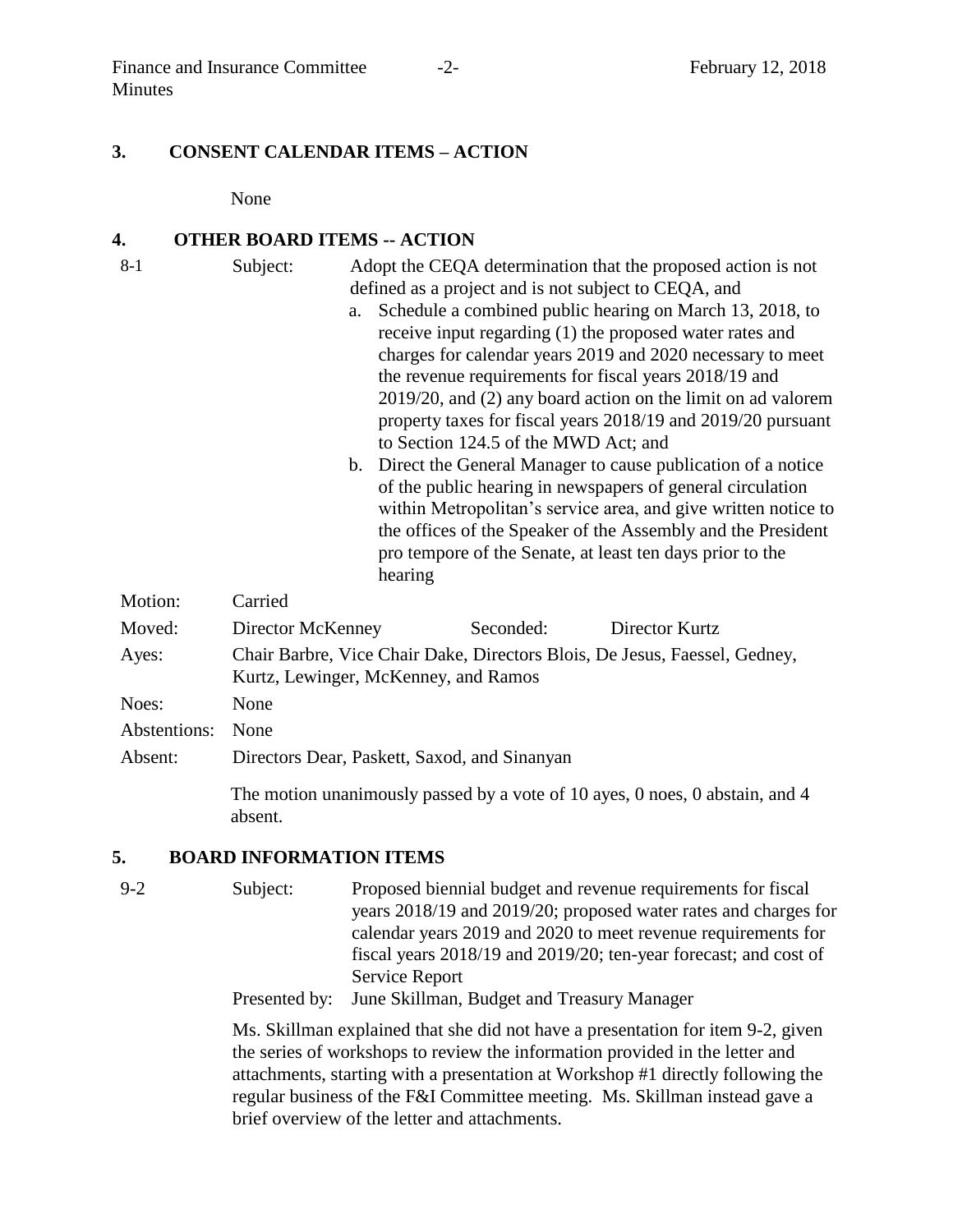#### **6. COMMITTEE ITEMS**

a. Subject: Update on Other Post-Employment Benefits (OPEB) Presented by: Mary Beth Redding, Bartel Associates, LLC

> Ms. Redding presented the committee with an update of Metropolitan's retiree healthcare plan, which included a summary of valuation results, historical valuation results, projections, and new OPEB accounting standard.

Chair Barbre requested that information on setting up a 115 Trust to set aside funding for PERS be brought back to the committee in June/July 2018.

## b. Subject: Quarterly Financial Update Presented by: Bernadette Robertson, Controller

Ms. Robertson presented Metropolitan's quarterly financial review for the period ending December 31, 2017. Her report included cumulative water transactions in acre-feet, and projected fiscal year 17/18 revenues and expenses to the budget for fiscal year 17/18, and projected unrestricted reserve balance at June 30, 2018.

Director Lewinger requested that future reports of water transactions break out exchange transactions separately.

c. Subject: Oral Report on Investment Activities Presented by: June Skillman, Budget and Treasury Manager

> Ms. Skillman presented the committee with an overview of Metropolitan's Treasurer's Report as of January 2018, pointing out short-term and long-term investment returns.

### **7. MANAGEMENT REPORT**

- a. Subject: Chief Financial Officer's report
	- Presented by: Gary Breaux, Chief Financial Officer/Assistant General Manager

Mr. Breaux presented the committee with an update of water revenues for the seven month period ending January 31, 2018, preliminary. His report included cumulative, monthly, and water transactions through January 31, 2018 in acrefeet.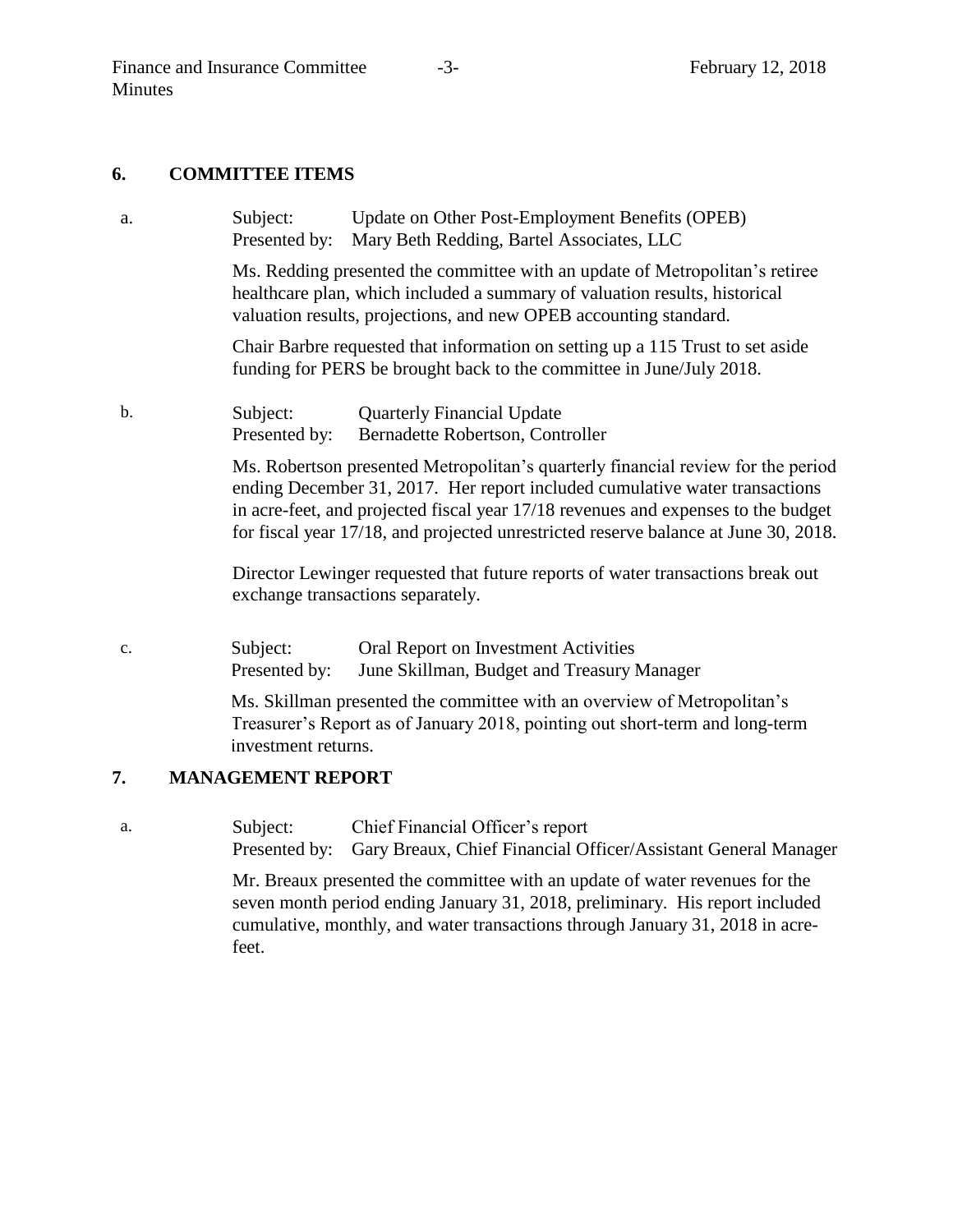### **8. BUDGET AND RATES WORKSHOP #1**

| Subject:      | Workshop #1 (Proposed Biennial Budget for FYs 2018/19 and |  |
|---------------|-----------------------------------------------------------|--|
|               | 2019/20; Ten-Year Financial Forecast)                     |  |
| Presented by: | June Skillman, Budget and Treasury Manager;               |  |
|               | Lisa St Regis, Budget Unit Manager;                       |  |
|               | Arnout Van den Berg, Principal Resource Specialist        |  |

Ms. Skillman presented the committee with an overview of the proposed biennial budget for Fiscal Years 2018/19 and 2019/20.

Ms. St Regis presented the committee with an overview of the operating budget, which included strategic priorities and expenditures trends. She also presented the Operations and Maintenance (O&M) expenditure budget, including departmental budgets for the General Manager, General Counsel, General Auditor and Ethics Officer.

Mr. Van den Berg presented the committee with an overview of the ten-year financial forecast, which included projected rate increases and financial metrics, water transactions, projected volumetric rates, revenue forecast, expenditure forecast, SWC forecast, demand management, capital investment plan expenditures, outstanding debt, debt service. He also reviewed changes from the previous ten-year financial forecast, which included expenditures, SWC, O&M, supply programs, capital financing, CRA power, and demand management.

Ms. Skillman concluded the committee presentation by pointing out dates of upcoming workshops, public hearings, and board actions.

A variety of questions and requests for additional information from committee members will be responded to at the upcoming workshops.

## **9. FOLLOW-UP ITEMS**

None

### **10. FUTURE AGENDA ITEMS**

| February 27, 2018 | F&I Committee, Workshop #2                                                                                        |
|-------------------|-------------------------------------------------------------------------------------------------------------------|
| March 12, 2018    | F&I Committee, Workshop #3                                                                                        |
| March 13, 2018    | Public hearings on proposed water rates and charges and<br>continuing suspension of the ad valorem tax limitation |
| March 27, 2018    | F&I Committee, Workshop #4, if needed                                                                             |
| April 9, 2018     | F&I Committee, Workshop #5, if needed                                                                             |
| April 10, 2018    | Board actions regarding biennial budget, calendar year rates<br>and charges, and ten-year financial forecast      |